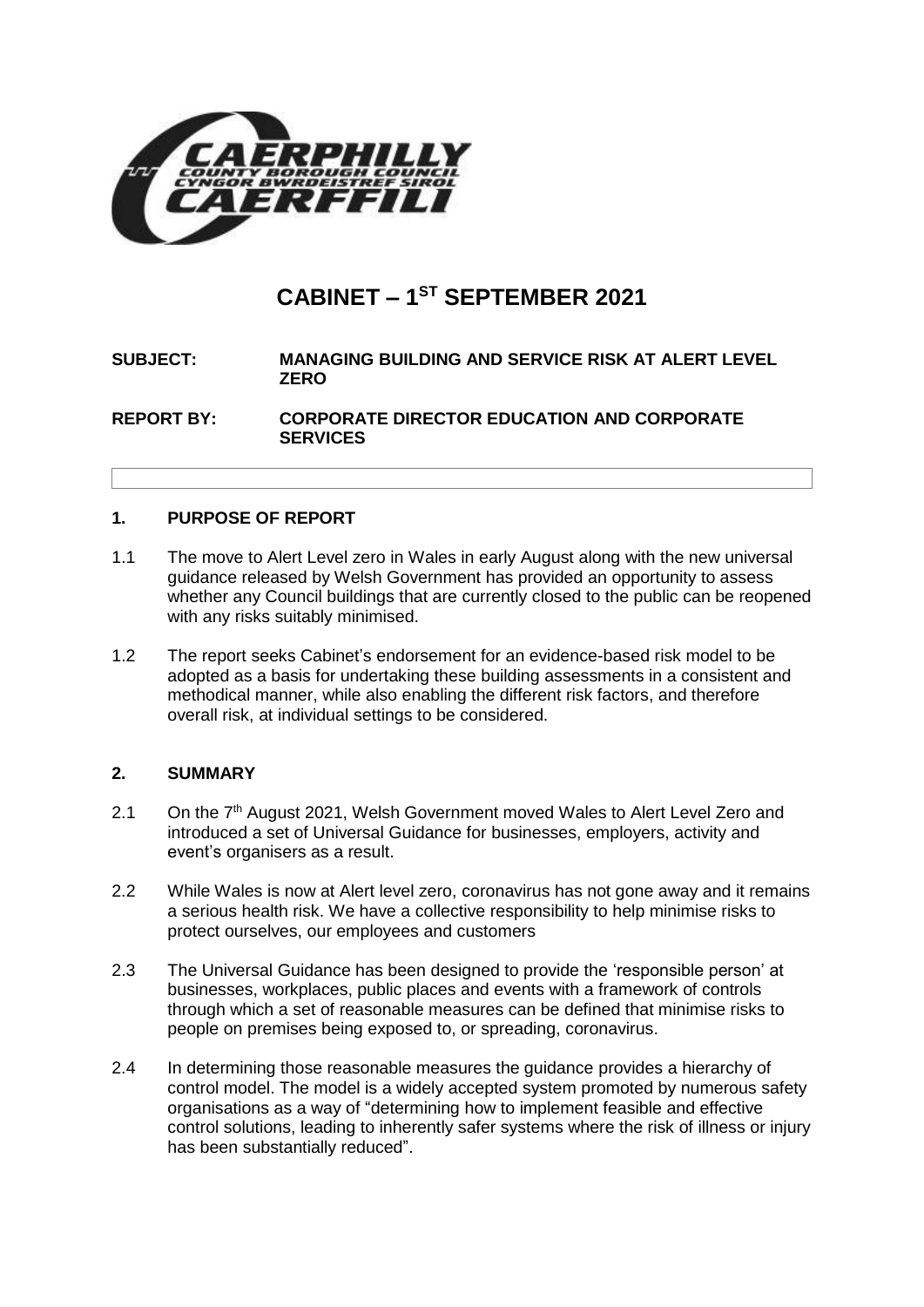- 2.5 The Council has continued to deliver many 'critical services' from locations such as residential care homes throughout the pandemic. Some non-critical services such as Libraries and Leisure have been made available to the public via conditional building access supported by Risk Assessments. Other premises, however, have been closed to the public since the beginning of the pandemic as part of the Councils stated aim to protect our people and place.
- 2.6 Where buildings have been completely closed to residents, services have been successfully provided through a range of alternative methods such as by telephone, online, click and collect, the use of post office cards or through staff operating an outreach service within the community. These alternative methods have enabled services to remain accessible to the public either in full or in part while appropriately balancing the risks associated with the pandemic.
- 2.7 The move to alert level zero and the revised guidance from Welsh Government includes a number of relaxations and, as such, provides an opportunity to reassess whether the previous risks associated with delivering services from those buildings closed to the public can now sufficiently mitigated, or whether the closures should remain in place.
- 2.8 This report sets out a potential framework against which all such risks can be assessed and proposes a process for managing and monitoring the potential reopening of certain Council premises that are currently closed to the public.

#### **3. RECOMMENDATIONS**

- 3.1 That Cabinet agree to:
	- 1) Endorse the Hierarchy of Controls Template set out in Appendix 1 as the mechanism by which the reintroduction of in person services can be assessed
	- 2) That the planning for the reopening of Reception and Customer Services at Ty Penallta can now begin in accordance with the controls set out in Appendix 2 under the elimination and substitution controls
	- 3) Task relevant Heads of Service, in consultation with the appropriate Cabinet Member, with assessing all remaining Council buildings currently closed to the public using the template at Appendix 1
	- 4) Receive a supplementary report at its meeting of the 29<sup>th</sup> September 2021 that sets out which of those council buildings should now be reopened and under what conditions and controls
	- 5) To receive reports that outline any further changes that need to be made should the guidance or risk level change again.

# **4. REASONS FOR THE RECOMMENDATIONS**

4.1 The change to Alert level zero in August has provided an opportunity for the Council to assess whether the risks associated with delivering non-critical services from council buildings that are currently closed can now be sufficiently mitigated. With a legal responsibility to ensure that reasonable measures are introduced that minimise risks to people on premises being exposed to or spreading coronavirus it is important that a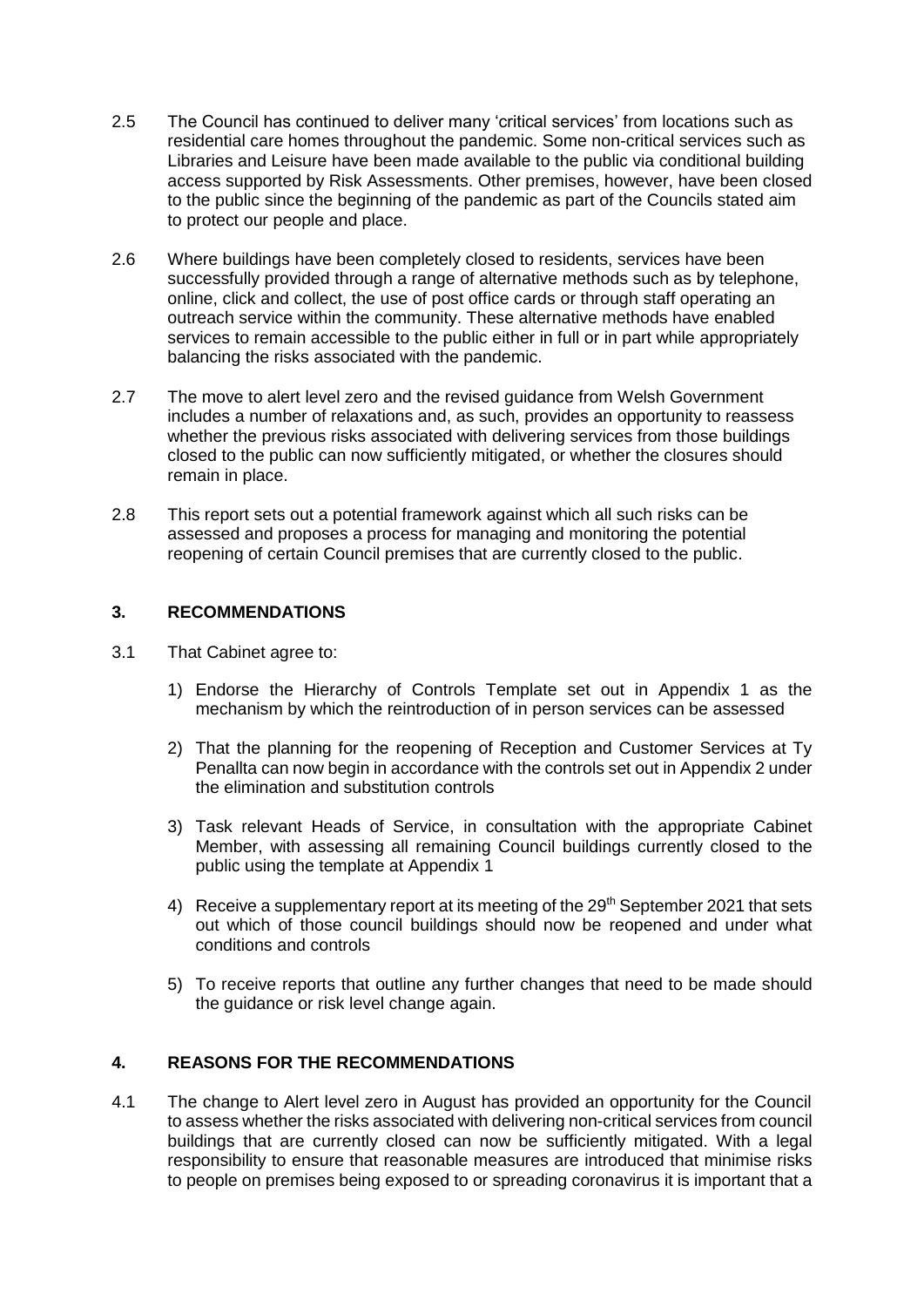consistent framework is agreed and utilised. It is equally important that these risks and reasonable measures remain under review as future changes to the guidance or local situation emerge.

## **5. THE REPORT**

- 5.1 Wales moved to Alert level zero early in August, but coronavirus has not gone away and remains a serious health risk. As a result, Welsh Government has also introduced Universal Guidance for businesses, workplaces, public places and events.
- 5.2 The Council has a legal responsibility to protect workers, visitors, clients and face to face customers who attend our premises from risks to their health and safety and must do everything reasonably practicable to minimise those risks.
- 5.3 The risks attached to COVID-19 are significantly reduced when premises and buildings are closed. Moving from a closed setting to one that is accessible by workers, visitors, clients and face to face customers naturally increases that risk.
- 5.4 Each setting will also differ in terms of available space, required staffing levels, ventilation and the ability to support separate access and egress. As a result the risks of reopening buildings that are currently closed will differ depending on a range of local factors.
- 5.5 As a result, each setting will need to be individually risk assessed, with only buildings that can support effective controls and the implementation of reasonable measures to minimise risks, ultimately being reopened at this point.
- 5.6 The hierarchy of controls presented within the Welsh Government Guidance is widely accepted as an effective way of determining how to implement feasible and effective control solutions that lead to inherently safer systems where the risk of illness or injury has been substantially reduced. These are explored over coming paragraphs.
- 5.7 Hierarchy of Controls:

The model includes five levels of control which range from Elimination as the most effective method of managing the risk to PPE as the least effective.

| <b>Elimination</b>                   |                          | Physically remove the hazard   |
|--------------------------------------|--------------------------|--------------------------------|
| Substitution                         |                          | Replace the hazard             |
| <b>Engineering Controls</b>          |                          | Isolate people from the hazard |
| <b>Administrative Controls</b>       | -                        | Change the way people work     |
| <b>Personal Protective Equipment</b> | $\overline{\phantom{a}}$ | Protect the worker with PPE    |
|                                      |                          |                                |

Within each control a range of scientifically evidenced measures are proposed that could be applied to each setting and situation in order to minimise risk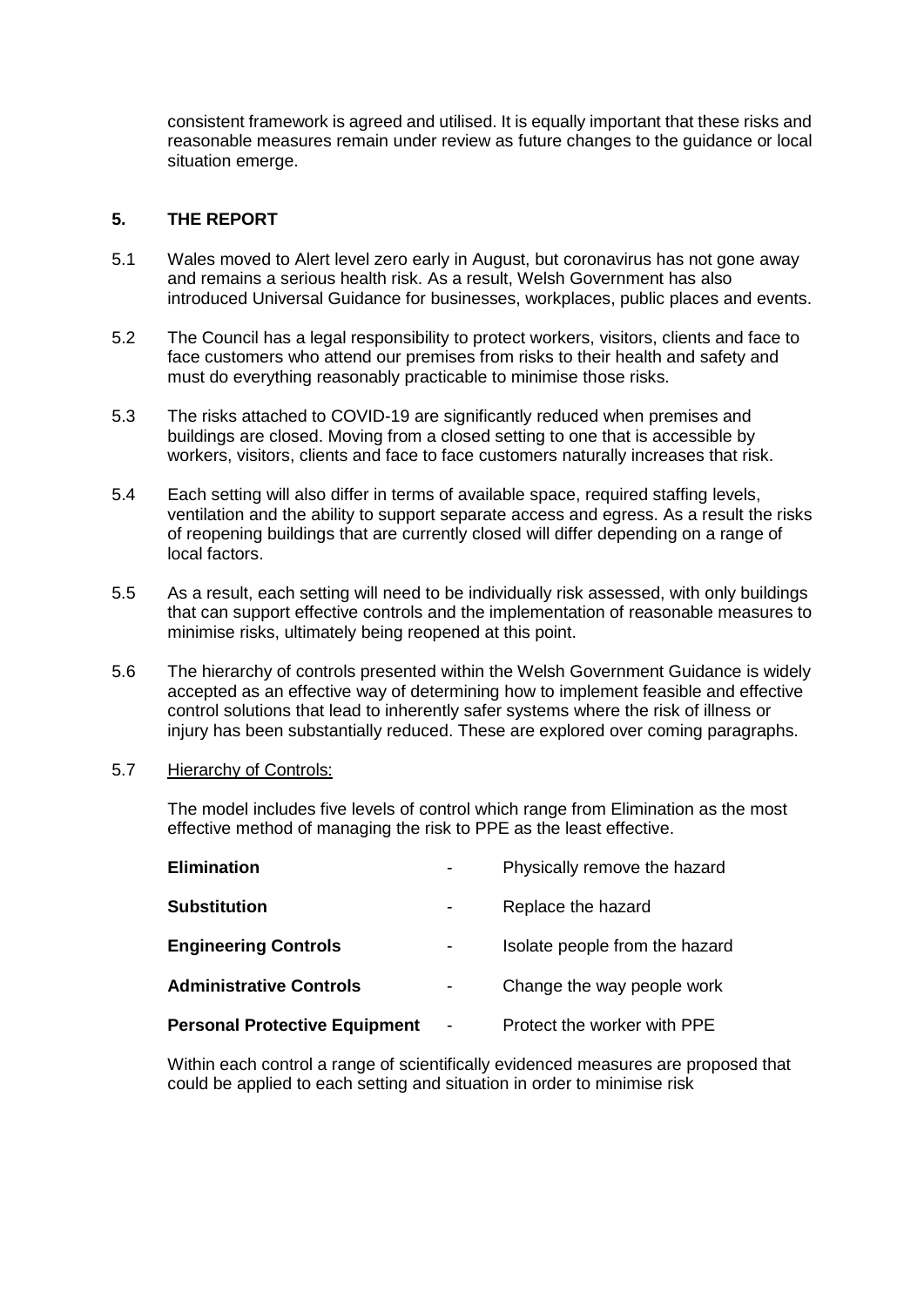

- 5.7.1 **Elimination: aim to avoid or remove the risk.** (most effective intervention) to stop people becoming exposed and infected. There are different ways that this can be done but they should include:
	- Stopping an infectious person being in an environment by, for example, prohibit people from attending if they feel unwell, and advising they should get tested and ensuring that all employees follow self-isolation advice if they are a contact of a possible confirmed case.
	- Ensuring that accurate records are kept of which employees (and, where applicable, customers/visitors/clients) have been present so that they can be contact traced if necessary.
	- Closing high risk environments in your work setting as much as possible, such as areas where social distancing cannot be maintained.
	- Staff takes both vaccine doses as soon as recommended.
- 5.7.2 **Substitution – aim change the risky activity for a less risky one.** There are different ways that this can be done but they could include:
	- Reducing the time that people come into face-to-face contact.
	- Changing work patterns so that people work in a fixed group or cohort or arrive at and leave work at staggered times. This limits the number of people that the virus can potentially spread to.
	- Moving to working outdoors to reduce how much the virus can spread through surface contamination and aerosol transmission.
	- Using other technologies to replace face-to-face interactions, for example using 'click and collect' technologies, remote working, phone/video consultations.
	- Installation of partitions at appropriate places (e.g. reception desks or between work stations) to separate staff etc. If used ensure they are cleaned and disinfected in line with cleaning procedures. [Cleaning, hygiene and handwashing](https://www.hse.gov.uk/coronavirus/cleaning/cleaning-workplace.htm)  [to make your workplace COVID-secure \(hse.gov.uk\)](https://www.hse.gov.uk/coronavirus/cleaning/cleaning-workplace.htm)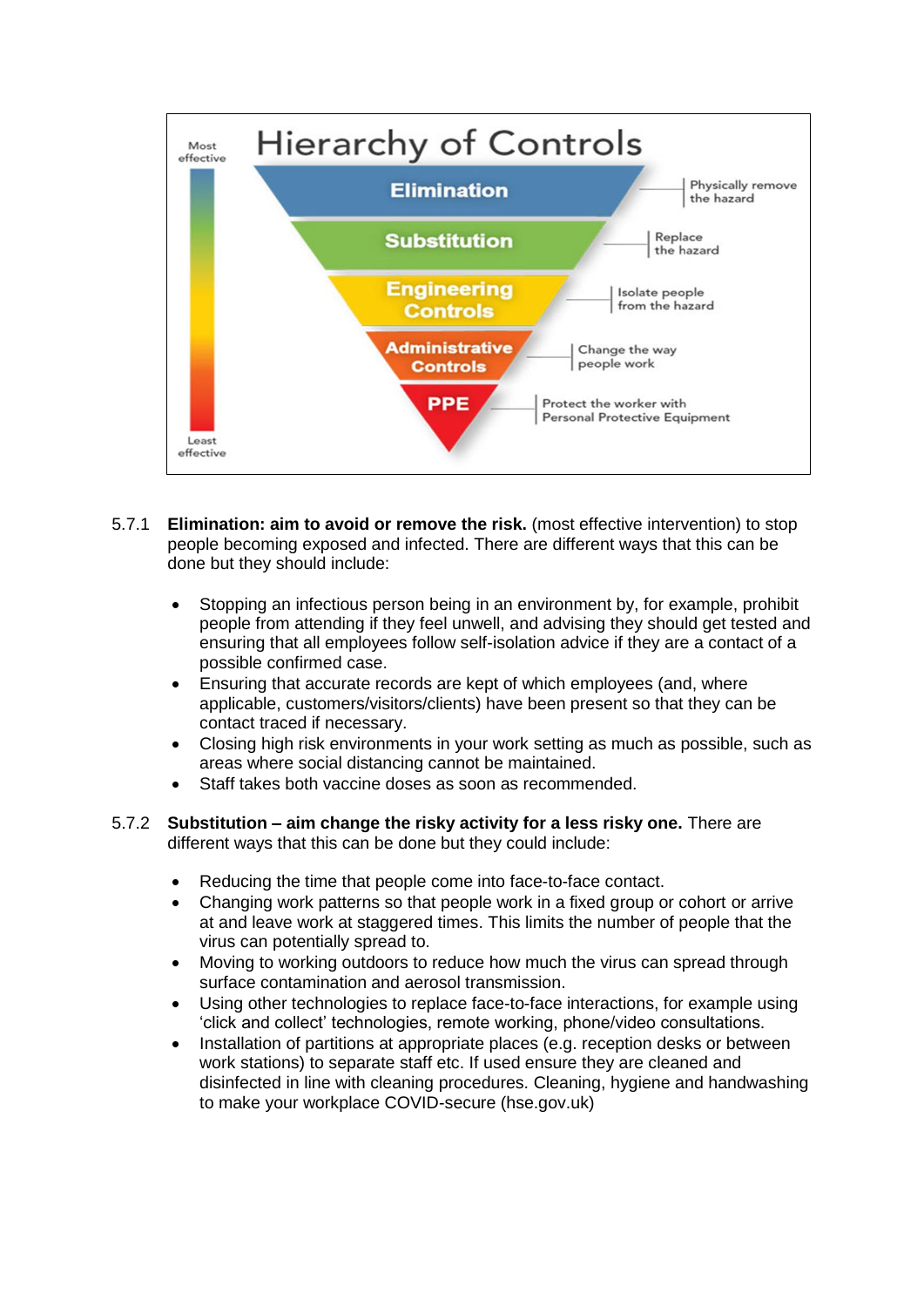#### 5.7.3 **Engineering controls – aim to try to lower the risk by changing the way the activity takes place.** Different approaches can be taken to do this such as:

- Using anti-microbial surfaces
- Reduce shared surfaces, where this cannot be avoided altogther
- Using no-touch (contactless) technologies
- Providing additional hand wash stations
- Regular handwashing and sanitising, including providing facilities and signage to encourage regular handwashing and sanitising
- Increasing fresh-air ventilation in poorly ventilated spaces
- Limiting or controlling movement of people, for example one way systems, or limiting number of people accessing confined areas such as lifts, toilet facilities, kitchens or meeting rooms at the same time
- Provide clear signage (eg signs, floor tape or paint) for physical distancing, queuing systems, one way systems etc.
- Encourage vaccination take up of your workforce
- Physical distancing of staff and customers/children
- Limit time spent and/or numbers in rooms before ventilation
- Workforce planning and teams to maintain operational capacity
- Effective communications and feedback on improvements for community safety
- Remove unnecessary restrictions when it is safe, in order to promote adherence to necessary ones

#### 5.7.4 **Administrative Controls - aim to lower any remaining risks of exposure.** There are different ways that this can be done but they should include:

- Frequently cleaning surfaces that are touched a lot
- Increasing training on quality and effectiveness of cleaning
- Providing hand sanitiser
- Avoiding sharing of equipment such as 'hot-desking'
- Reducing how many people are working in a particular location by, for example, encouraging home working where possible
- Staggering shifts
- Ensuring people are maintaining physical distance between them,
- The use of face-coverings and or face-shields in indoors areas for workers and members of the public
- Covid-passport/Covid-certificate or PCR testing, encourage LFD at home
- 5.7.5 **Personal protective equipment (PPE) – aim to protect the worker from residual exposure through use of PPE. (Least effective intervention)** Attention must be paid to avoiding infection control during wear, removal, storage and disposal
	- Fluid resistant surgical face masks (where indicated by guidance)
	- Gloves and aprons
	- Eve protection
- 5.8 Attached at Appendix 1 is a template that sets out the hierarchy of controls and a range of measures within that enable the risks of reopening a setting to be assessed. Appendix 2 includes a completed template undertaken by the Head of Customer and Digital Services in consultation with the Cabinet Member for Corporate Governance that supports the reintroduction of reception and customer services from the ground floor of Ty Penallta, which is currently closed to the public.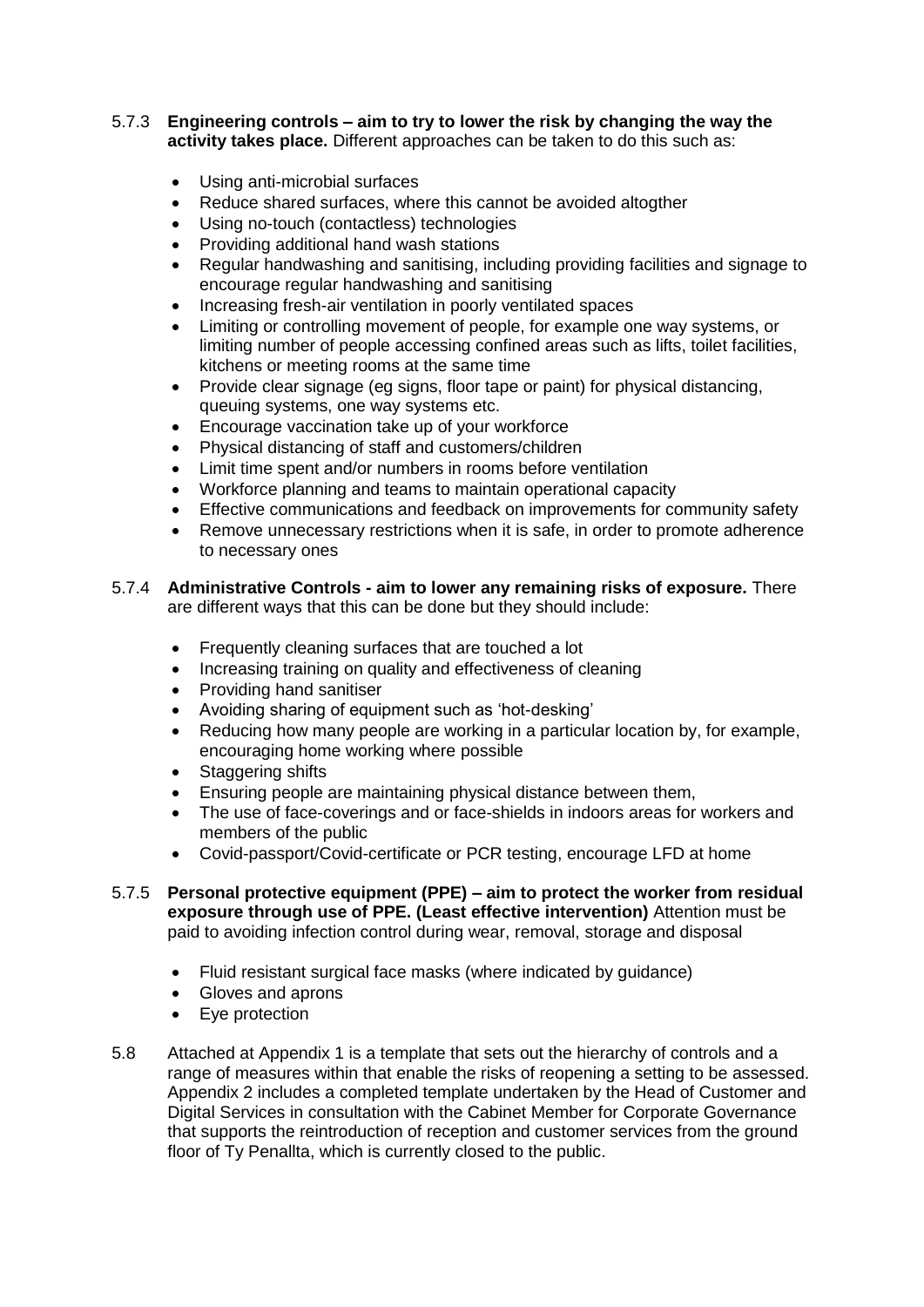- 5.9 Subject to Cabinet approving the recommendations within this report, Heads of Service in consultation with the relevant Cabinet Member or Members will use the template at Appendix 1 to complete an assessment of each Council building that is currently closed.
- 5.10 Having carried out the assessments, the template requires the Head of Service to make a recommendation as to whether the building should reopen or not, the level of control that should be applied and any considerations that need to be taken in to account.
- 5.11 Once these assessments have been undertaken across the Council buildings that are currently closed, a further report will be brought back to Cabinet and an approved position will be established. Further reports will also be delivered should new guidance be released, COVID case prevalence change, or Alert Levels are adjusted again in the future. Buildings will remain closed to the public until such time as the relevant assessments have been carried out and Cabinet approval has been received.
- 5.12 There will be instances whereby a closed building is occupied by more than one service and one Head of Service. In this situation it may not be possible to open the building to all services in order to maintain a Covid safe environment. Therefore, in these circumstances, the relevant Heads of Service that occupy the building will undertake a joint risk assessment and make a joint recommendation on opening the building and the appropriate services that could be provided in a covid safe environment.
- 5.13 While this report seeks to manage the safe reopening of Council premises to the public, it is also worth recognizing that the move to Alert level zero provides an opportunity to assess whether the current restrictions on staff access to Council buildings can also be relaxed.
- 5.14 Many staff are now routinely working from home and the Council is progressing an approach to Agile Working through a separate Corporate Review. As this review progresses, a 10% increase on the total building capacity has been proposed for staff access to the Council's main administrative buildings, subject to the necessary risk assessments being in place. This would take the capacity at Ty Penallta for example up from 100 (of 1000 desks) to 200 per day.
- 5.15 This additional capacity should enable those staff who find working remotely from the office a significant challenge to begin spending a greater proportion of the working week physically in the workplace while not departing from the agile principles that are being developed.
- 5.16 In addition, the Council is also in the process of procuring and implementing a technology solution for use across its Meeting rooms that will enable hybrid meetings (a mix of in person and remote) to take place. The work is on course to be concluded in September and, subject to relevant training then being undertaken, hybrid meetings should be possible in the very near future.

#### 5.17 **Conclusion**

This report seeks to establish a consistent, evidence-based framework against which the risk of reopening Council's buildings that are currently closed to the public can be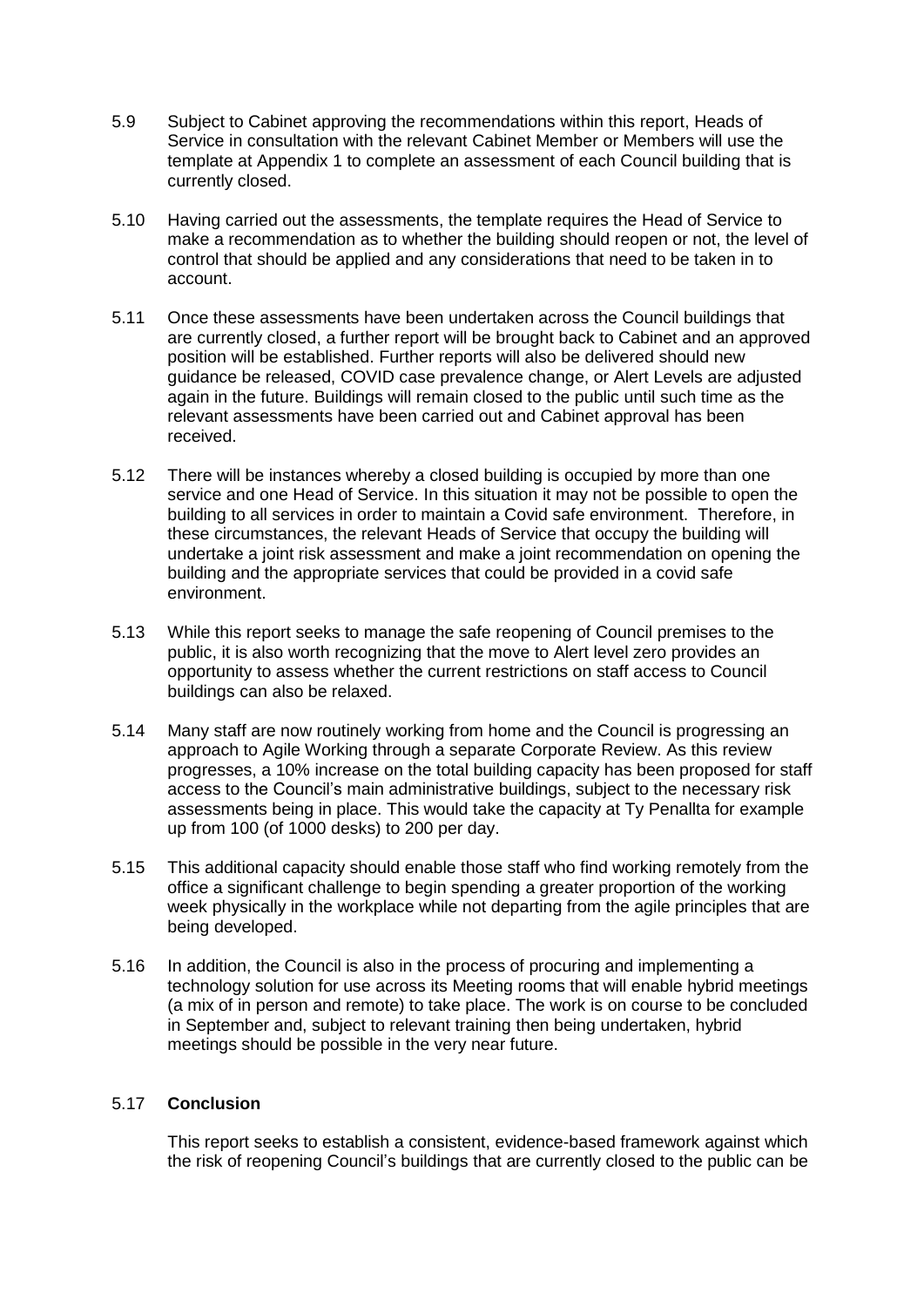assessed, and recommendations can be made on the reasonable measures and conditions that would support any future reopening.

#### 6. **ASSUMPTIONS**

6.1 None.

## 7. **SUMMARY OF INTEGRATED IMPACT ASSESSMENT**

7.1 This report does not require an IIA as it seeks only to adopt a template and commission further work ahead of any change being implemented.

#### **8. FINANCIAL IMPLICATIONS**

- 8.1 There should be no significant adverse financial implications attached to this report as budgets remain in place for the operation of core council buildings.
- 8.2 There may be adhoc expenditure required should recommendations be to open specific settings that require additional safety features (partitions, signage etc) to be purchased.
- 8.3 It is also possible that should the reopening of buildings require redeployed staff to return to their substantive posts, additional fixed term resources would need to be recruited.

#### **9. PERSONNEL IMPLICATIONS**

9.1 Where reasonable measures include the deployment of staff that are double vaccinated there may be some personal implications that emerge if staff that are employed in front facing roles are not sufficiently vaccinated. Vaccinations remain a matter of personal choice, therefore there may be a need to redeploy staff in order to mitigate any risks highlighted, which will be worked through accordingly.

#### **10. CONSULTATIONS**

- 10.1 The consultees are set out at the bottom of this report and any views received are set out below:
- Author: Richard (Ed) Edmunds Corporate Director Education & Corp Services

Consultees: Cllr. Philippa Marsden, Leader of the Council Cllr. Colin Gordon, Cabinet Member for Corporate Governance Christina Harrhy, Chief Executive Cllr Colin Mann, Leader, Plaid Cymru Cllr Kevin Etheridge, Leader, Independent Corporate Management Team Robert Tranter, Head of Legal Services & Monitoring Officer Lynne Donovan, Head of People Services Steve Harris, Head of Corporate Finance & S151 Officer